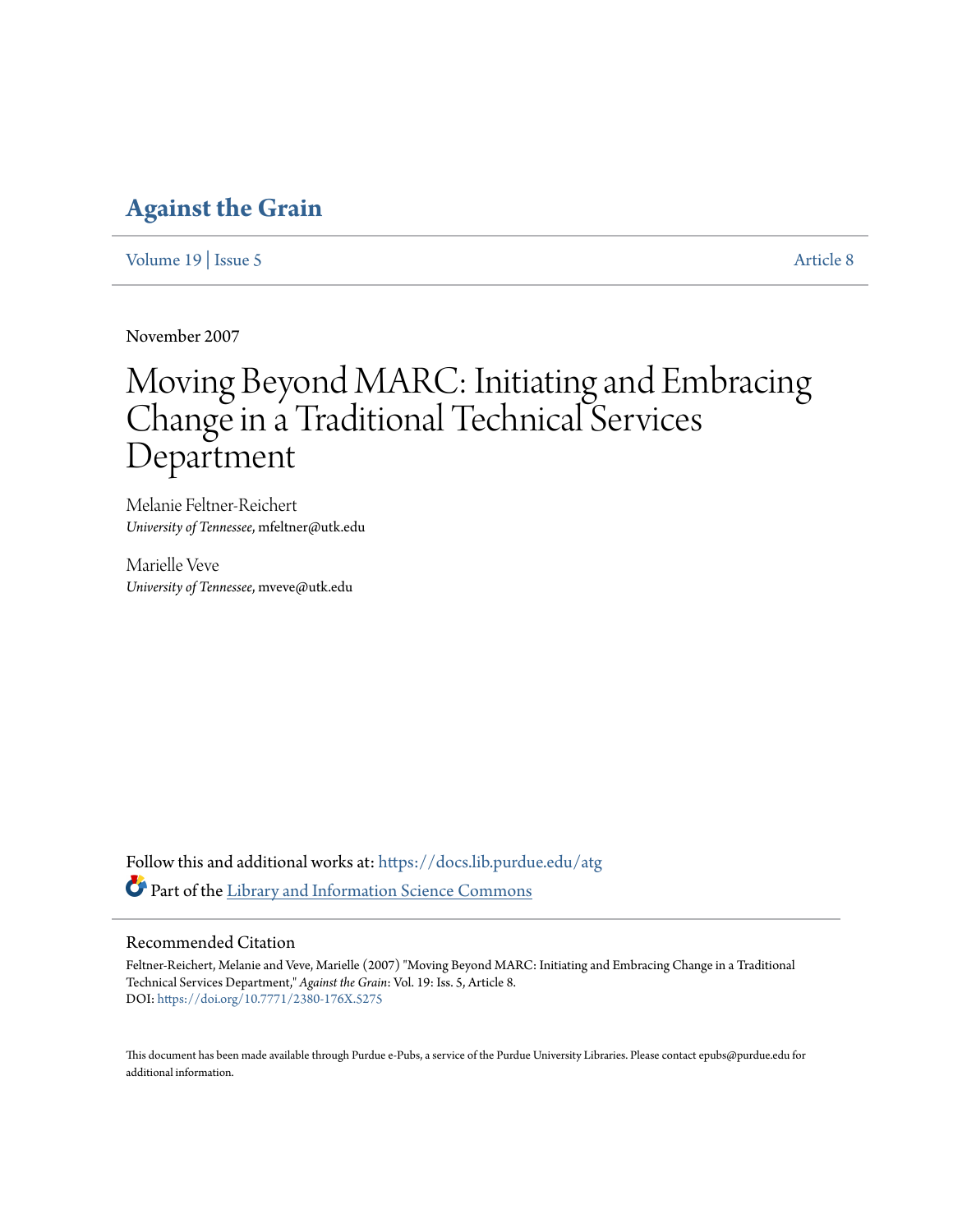#### **The Future of the Academic ...** *from page 26*

[...]" (**Johnson**, 22). Electronic journals may or may not be part of the plan.

The primary forces influencing change in academic libraries are costs, space issues, technology, and patron demand. These factors have changed academic libraries' priorities for providing journals needed for university research and curriculum support, the notion of an academic library serials collection, and how collection development is done. Libraries continually search for ways to expand information access, try to anticipate needs, and also remain within budget — a precarious balancing act considering the volatility of technology. "Predicting the future is risky, especially in times of rapid change. [. . .] Suggesting how librarians and their libraries might and should seek to shape their roles in that hazy future is a combination of guessing and hoping, based on what is known now" (**Johnson**, 16). So, predicting the future of serials collection development would be difficult. However, in the face of increasing costs and patron demand, many academic libraries will continue to provide more electronic journals, but will likely continue to have print journals for years. Implementing electronic journals involves other issues and affects all areas of the library, and to be successful, staff members need to be involved and integrated in their efforts. The serials collection of the future will not be defined as much by location, format, and ownership as by access and function. The academic library is no longer just a building housing print journals and other resources, but is a gateway to resources designed to serve the university community.

#### **Works Cited**

**Association of Research Libraries**. *ARL Statistics 2004-2005*: A Compilation of Statistics from the One Hundred and Twenty-Three Members of the **Association of Research Libraries**. Compiled and Edited by **Martha Kyrillidou** and **Mark Young**. Washington, D.C.: *Association for Research Libraries*, 2006. May 13, 2007. *http://www.arl.org/ bm~doc/arlstat05.pdf*

**Casserly, Mary Frances**. "Developing a Concept of Collection for the Digital Age." Portal: *Libraries and the Academy*. 2 (4): Oct. 2002. 577-587.

**Gorman, Michael**. The Enduring library: Technology, Tradition, and the Quest For Balance. Chicago: *American Library Association*, 2003.

**Johnson, Peggy**. Fundamentals of Collection Development and Management. Chicago: *American Library Association*, 2004.

**Kaplan, Richard**, **Marilyn Steinberg**, and **Joanne Doucette**. "Retention of Retrospective Print Journals in the Digital Age: Trends and Analysis." *Journal of the Medical Library Association*. 94 (4): Oct. 2006. 387-393.

**Phillips, Linda L.** and **Sara R. Williams**. "Collection Development Embraces the Digital Age: a Review of the Literature, 1997-2003." *Library Resources and Technical Services*. 48 (4): Oct 2004. 273-299.

# Moving Beyond MARC: Initiating and Embracing Change in a Traditional Technical Services Department

by **Melanie Feltner-Reichert** (Metadata Librarian, University of Tennessee, Hodges Library, 1015 Volunteer Blvd., Knoxville, TN 37996-1000; Phone:  $865-974-4127$ )  $\leq m \text{feltner}(\partial, \text{utk.edu})$ 

and **Marielle Veve** (Catalog Librarian, University of Tennessee, Hodges Library, 1015 Volunteer Blvd., Knoxville, TN 37996-1000) <mveve@utk.edu>

this article considers the process of integrating non-MARC metadata into our technical services department. We discuss the impetus for moving beyond MARC and the value traditional catalogers bring to the table. Sharing our strategies for start-up and sustainability, we confront the significant challenges inherent to this kind of integrative effort — from digital project and schema selection to getting traditional catalogers on board to final workflow and tool design.

#### **Why Integrate Metadata Into Technical Services?**

At the **University of Tennessee (UT) Libraries**, the impetus for integration arose out of both internal and external cues. Locally, our Digital Library Center (DLC) redefined its mission, placing emphasis on digitizing materials from our own Special Collections Library. This redefinition meant a move from a project-centered, stop-and-start workflow, where seasons of demand ebbed and flowed; to a constant influx of materials being processed and digitized for online delivery. This shift in priority created an ongoing need for the cataloging of digital materials from our own Special Collections. This priority shift resulted in a demand to train permanent personnel, rather than relying solely on student and grantfunded personnel.

Externally, we saw our peers grappling with the same dilemma. A review of the literature reveals several factors that warrant the incorporation of non-MARC metadata work into technical services:<sup>1</sup>

- Decreased need for cataloging print resources. As digital resources increase, the ones in print decrease. The cooperative cataloging program and surge in outsourced cataloging also contribute to reduced demand for original cataloging of print resources.
- Increased allocation of original cataloging to paraprofessionals. In the last two

decades the organizational patterns of technical services departments have changed. Original cataloging is increasingly delegated to paraprofessional staff, leaving less material for professional catalogers to catalog.

- Exponential increase in digital content. The new demand for organizing and retrieving these materials increases the need for original cataloging of digital data. Additionally, cataloger job descriptions now routinely include metadata duties.
- Rapidly changing technology. To keep skills of technical services staff current and competitive, we must face the new challenges of the digital age. Cataloging departments need to keep up with the latest trends in organizing information.

#### **Why Bring Catalogers on Board?**

Given their traditional role of creating bibliographic records, catalogers are uniquely suited to create descriptive metadata. With a little training in new descriptive schemas, their expertise in bibliographic description in the MARC world readily applies to cataloging digital objects in other schemas.

The catalogers' transition to non-MARC metadata schemas is coherent with existing commitments because metadata aligns with catalogers' core mission. Catalogers organize and describe information by assigning access points. As **Boydston** and **Leysen** state: "Metadata creation is a natural extension of the catalogers' existing skills, abilities, and knowledge."2 While the content organized and offered by libraries is increasingly digital in format, the cataloger's role remains the same: to facilitate access to intellectual content.

Catalogers bring precision and speed to the metadata production process, accelerating the whole cycle of digital collection creation. At **UT**, processing materials for digital delivery begins in Special Collections and the DLC with (1) the creation of collection-level

Encoded Archival Description (EAD) records; (2) selection of materials for digitization; (3) digitization and administrative tracking system entry; and (4) transcription of textual materials. (See Figure 1, page 30.) Once these processes are completed, the digital surrogates,

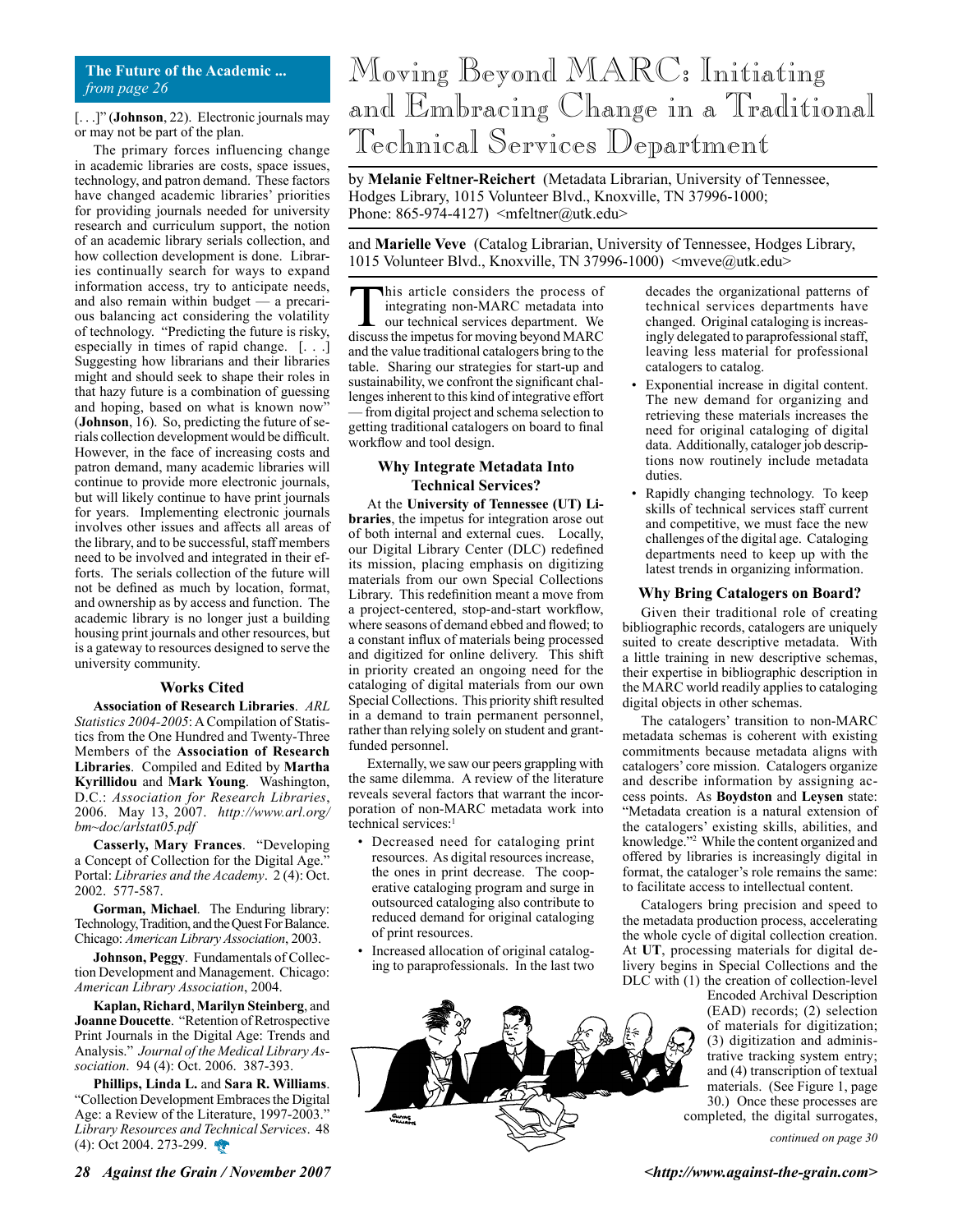# **Moving Beyond MARC ...** *from page 28*

administrative records, and transcriptions (if applicable) are transferred to the Metadata Team in the Technical Services department, where item level Metadata Object Description Schema (MODS) records are then created. By parsing out these duties appropriately, we are able to capitalize on the expertise of our various library departments' personnel: from archival description to scanning to descriptive cataloging, and thereby compress the time elapsed from initial processing to delivery in a digital collection.

### **Schema and Project Selection**

Our digital collections currently employ a number of metadata schemas including Qualified Dublin Core (DC), EAD, Text Encoding Initiative (TEI), MARC, and MODS. While EAD is used for collection-level description in our Special Collections, we chose MODS as the schema appropriate for item level cataloging of these rare materials due to the diversity of their content, genre and resource types; additionally, MODS is rich enough to support the many access points and high level of granularity we chose to express in our records.

Under the supervision of the Metadata Librarian, the DLC and associated digital project grant staff had already begun creating MODS records for most of our digital content. The similarities between MODS and MARC created a unique opportunity for catalogers to carry over their existing skills of bibliographic description to a rich metadata format. MODS also offers other advantages that prove useful to our project. **Beall** summarizes these advantages: (1) MODS is highly connected to AACR2 and LCSH, but at the same time is flexible; and (2) associated with the library domain, MODS offers a high level of interoperability, is strongly supported by **Library of Congress**, is highly adaptable, and can handle most metadata functions.<sup>3</sup>

1015 Volunteer Blvd., Knoxville, TN 37996-1000 <mveve@utk.edu> Veve **Marielle Veve Born & lived:** Born and raised in San Juan, P.R.; lived in Baton Rouge, New Orleans, and now in Knoxville. **EARLY LIFE:** I'm still in my early life!! **Family:** Two dogs (Oprah & RoJo). Marielle **Education:** B.A. Geography, **University of Puerto Rico**, 2000; M.L.I.S., **Louisiana State University**, 2002. **First job:** Cataloger, **Tulane University**. **PROFESSIONAL CAREER AND ACTIVITIES:** Started as a student worker in an academic library for five years. Then realized I wanted to pursue this career professionally, so decided to get the MLIS. Later, worked at **Tulane University** for three and half years as the Latin American Catalog Librarian. Currently work as the cataloger for the **University of Tennessee Libraries**. **IN MY SPARE TIME I LIKE TO:** Spend time with my dogs, watch foreign movies, travel. PET PEEVES/WHAT MAKES ME MAD: Cruelty to animals, rudeness. **PHILOSOPHY:** Do to others as you would have them do to you. **Most meaningful career achievement:** Becoming a PCC/NACO trained cataloger and having the opportunity to apply this knowledge in organizing digital collections. **Goal I hope to achieve five years from now:** Getting more immerse in the cataloging and organization of digital materials, having more material on the topic published. **How/Where do I see the industry in five YEARS:** Cataloging staff will get more involved in metadata initiatives to help catalog the increasing volume of digital resources.

Catalog Librarian, University of Tennessee, Hodges Library

against the grofile

#### **Team-building**

With a well-defined digitization project and rich metadata standard in place, we were ready





to invite Technical Services team members to contribute their metadata expertise to building our digital collections. Prior to this integration effort, however, metadata was coordinated by the Metadata Librarian in the DLC. Most technical services staff had little to no experience with non-MARC metadata standards and were also unfamiliar with the Metadata Librarian. To build a successful team of metadata creators in the Technical Services department, we employed the following strategies:

*Building buy-in and ownership.* To prepare the department for the integration effort, the Metadata Librarian gave a short presentation about the opportunity to become part of a metadata team. During this time, she defined the project and its mission, demonstrated the tools used for cataloging, as well as the digital collection that exemplified the end product. The introduction was aimed to make the department aware of the opportunity, ease their fears about metadata by illustrating the many commonalities with MARC cataloging, and raise curiosity about the project. The department members were invited to participate in the project on a volunteer basis. This element of personal choice allowed us to form a metadata team that embraced our mission and took ownership of the project together.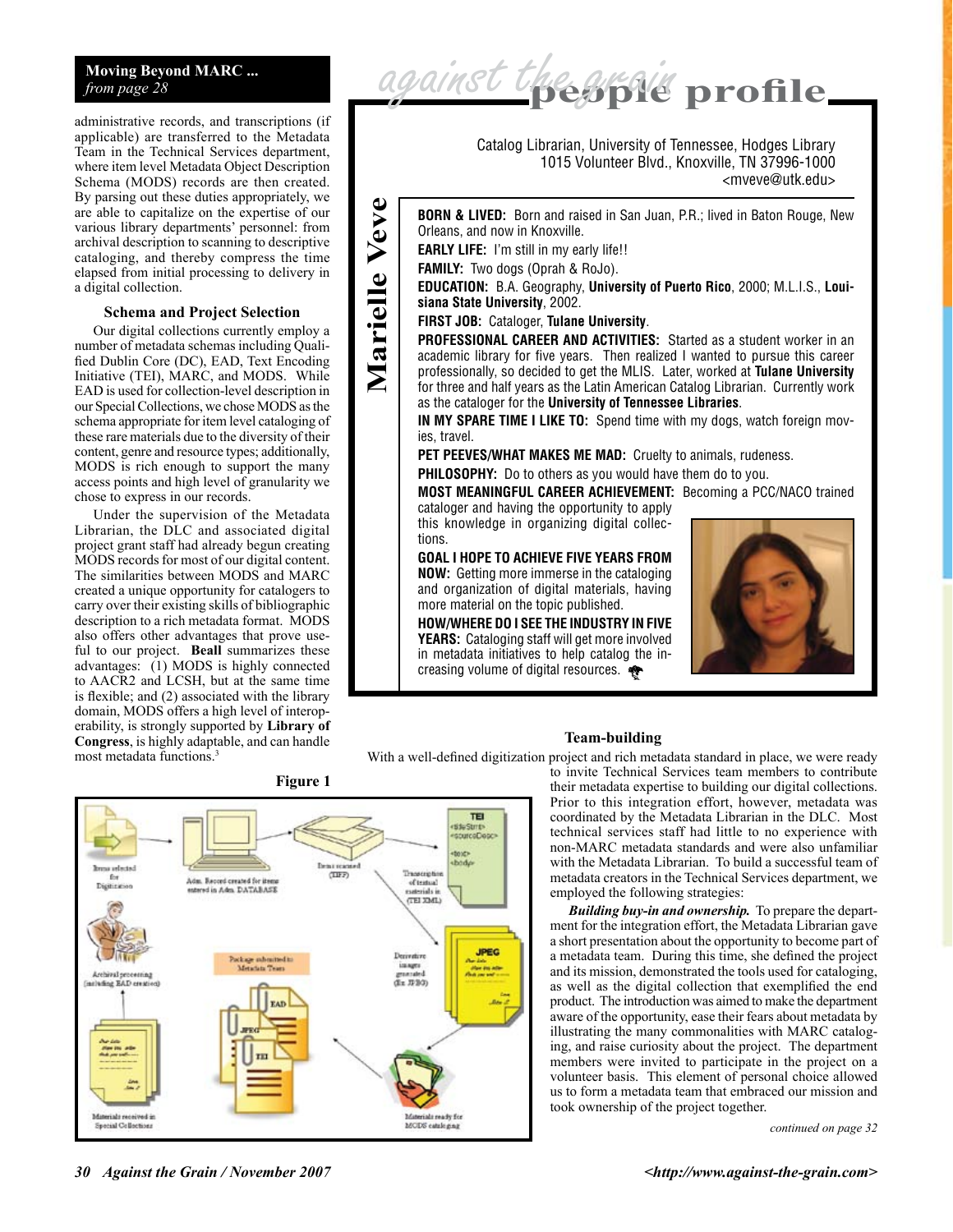### **Moving Beyond MARC ...** *from page 30*

*Team building and rapport.* After volunteers were identified, the Metadata Librarian held a brown bag session for the group to discuss the upcoming project in an informal setting. Basic questions were addressed, ranging from "What is metadata?" to "What's expected of me?" Volunteers were also given an opportunity to ask questions and voice concerns. Additionally, they were invited to share their preferences regarding the structure of the upcoming training sessions. Information gleaned from the brown bag shaped the design of the training.

#### **Training Content and Design**

Although the existing skills and expertise of catalogers transfer well to non-MARC metadata production, additional training in the new metadata schemas was necessary to fully prepare catalogers for the job.<sup>4</sup> Foremost, we needed to acquaint the staff with the MODS schema and our local application of its elements. We also introduced EAD and the TEI, since the item-level cataloging would draw context and detail from records in both formats. Additionally, the team needed to learn

three new tools for MODS cataloging: an XML editor, as well as the tools developed in-house for our digital collections' needs, the Administrative Database and UT-DLC MODS Metadata Workbook. The tools filled the following functions:

- The XML editor facilitates navigation of TEI encoded transcriptions of textual materials.
- The Administrative Database tracks administrative data on all digital content submitted for review and consideration for inclusion in our collections. It generates unique file names for each digital object as their associated XML records, the values of which are then transferred to our Metadata Workbook automatically when the item is cataloged.
- The UT-DLC MODS Metadata Workbook is a Web form for the input of metadata content. The workbook then generates valid MODS XML markup compliant not only with the MODS schema declaration, but also with our local MODS application rules. The workbook also provides quality control measures and help features. For instance, fields with controlled values have selection boxes providing simple entry mechanisms for catalogers and ensuring that only accepted values are entered. Additionally, it supports interoperability by ensuring that authorities are indicated when used, and controlling the formatting of certain fields such as date fields that tend to vary wildly across institutions.

Since the team expressed a strong preference for learning by doing, the Metadata Librarian constructed the training to emphasize hands-on practice in creating MODS records. Over the course of a single week, the team met for approximately 12 hours of workshop sessions which introduced the standards, resources, and tools catalogers would use on a daily basis to create MODS records for Special Collections materials. Each session featured a short presentation (about one third of the session) introducing a new standard, resource or tool. The presentation was then followed with hands-on application by the team members for about two thirds of the session. The following day's session reviewed the previous day's content and then followed the same pattern of presentation, then practice.

While the training equipped catalogers with a new toolset for creating MODS records, it also applied existing knowledge that carried over from traditional cataloging work. Among the standards and tools that are shared in the processes are MARC Genre and Relator lists, Library of Congress subject headings, Library of Congress name authority files, and OCLC Connexion. So the team was not entirely in new surroundings as they transitioned into non-MARC metadata. Much of what they already knew came to bear on their MODS record creation.



#### **Project Launch**

After completing the training, we launched the integration effort with a two-week pilot phase in which team members practiced the process, raised questions, and identified glitches in the workflow. During the pilot phase, each metadata team member created MODS records for a small group of letters from a single archival collection. Since we were incorporating the non-MARC metadata work into their other duties, we kept each team member's assignment small. Each received image files and TEI-encoded transcriptions for only twelve items. (See Figure 2 above, for representation of the workflow at the outset of the pilot project.)

### **Problems and Solutions**

Through the pilot project, we discovered a number of issues that needed to be addressed before moving into production. The significant issues were: (1) functionality problems with tools; (2) duplication of effort in TEI Header and MODS records; (3) errors in TEI; (4) tracking and communication issues; and (5) inconsistencies in structuring names not in the Library of Congress Name Authority Files (LCNAF). Coping with the first three issues was relatively simple. Tool enhancement requests were submitted to the developers and corrections were made almost instantaneously given the high priority of the project. We addressed the duplication of effort by scaling down the TEI Header to a minimal element set at the time of transcription by student workers and then developing a crosswalk mapping MODS into TEI Header. A transformation protocol for generating was developed and applied to all new TEI records after they were cataloged in MODS. The much richer descriptive record of the MODS then populated the TEI Header for delivery and preservation purposes.5 To deal with transcription errors, we gave metadata team members the responsibility of editing the TEI as necessary. To facilitate communication, we established a reporting process for issues with the tools and guidelines, as well as enhancement requests. The tracking document is a simple **Excel** sheet where the metadata team logs issues, questions, and suggestions for enhancing tools and revising procedures. The fourth problem, however, proved the thorniest. Since team members were describing letters from a single archival collection, the pilot provided a unique opportunity to confront the problem of recurring names without LCNAF. Each cataloger might create a different form for the same heading, creating a significant problem in facilitating access to our digital materials. This problem and our solutions are discussed in greater detail below. (See Figure 3, page 34, for representation of workflow after changes made as a result of lessons learned in pilot phase.)